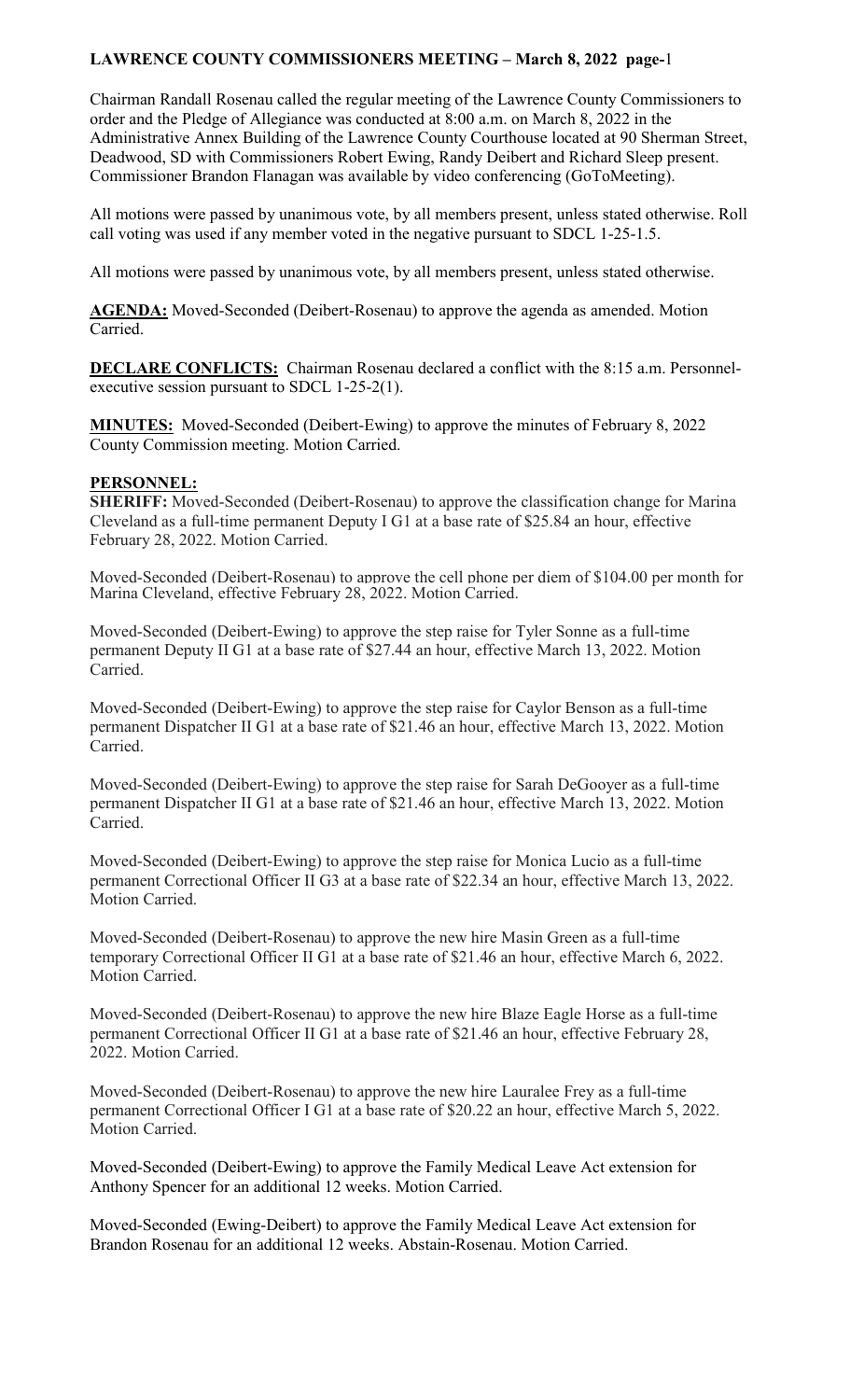**AUDITOR'S ACCOUNT WITH TREASURER REPORT:** Moved-Seconded (Sleep-Ewing) to accept the Auditor's Account with the County Treasurer. Motion Carried. As of February 28, 2022, showed the following: Total amount of actual cash-\$1,350.00; total amount of checks and drafts in Treasurer's possession not exceeding three days (check deposit in transit)-\$177,353.36; total amount of cash in transit in Treasurer's possession (cash deposit in transit)-\$5,898.71; petty cash-\$1,860.00; total amount of deposits in bank include: bank balance \$17,682,962.91; US Bank balance \$41,982,019,75; money market \$11,982,750.47. Total \$71,834,195.20. Motion Carried.

**ABATEMENT:** Moved-Seconded (Ewing-Sleep) to approve the abatement for Curtis W. & Kathleen R. Eide on parcel #18180-00504-192-08 for 2021 taxes payable in 2022 to fix error on assessed value. Motion Carried.

**REEBE RANCH ESTATES ROAD DISTRICT:** The Board acknowledged receipt of the proposed Reebe Ranch Road District petitions. Public examination of survey, map and petition will be posted according to SDCL 31-12A-4.

**RAFFLE REQUEST/EXPLORE DANCE COMPANY:** Moved-Seconded (Sleep-Ewing) to not object to the request to conduct a raffle for Explore Dance Company, with the drawing taking place March 9, 2022. Motion Carried.

**RESOLUTION #2022-11/WELCOME HOME VETERANS' DAY:** Moved-Seconded (Ewing-Deibert) to approve the following Resolution #2022-11 Lawrence County Commission Proclamation A proclamation designating March 29, 2022 as "Welcome Home Veterans' Day" Motion Carried. Resolution 2022-11 Lawrence County Commission Proclamation A proclamation designating March 29, 2022 as "Welcome Home Veterans' Day" Whereas, the Vietnam War was fought in Vietnam from 1961 to 1975, and involved North Vietnam and the Viet Cong in conflict with the United States Armed Forces and South Vietnam; and Whereas, the United States became involved in Vietnam because policymakers in the United States believed that if South Vietnam fell to a Communist government then Communism would spread throughout the rest of Southeast Asia; and Whereas, members of the United States Armed Forces began serving in an advisory role in the South Vietnamese in 1961; and Whereas, as a result of the Gulf of Tonkin incidents on August 2, 1964, and August 4, 1964, Congress overwhelmingly passed the Gulf of Tonkin Resolution, on August 7, 1964, which effectively handed over war-making powers to President Johnson until such time as "peace and security" had returned to Vietnam; and Whereas, in 1965, United States Armed Forces ground combat units arrived in Vietnam; and Whereas, by the end of 1965, there were 80,000 United States troops in Vietnam, and by 1969 a peak of approximately 543,000 troops was reached; and Whereas, on January 27, 1973, the Treaty of Paris was signed, which required the release of all United States prisoners-of-war held in North Vietnam and the withdrawal of all United States Armed Forces from South Vietnam; and Whereas, on March 29, 1973, the United States Armed Forces completed the withdrawal of combat troops from Vietnam; and Whereas, more than 58,000 members of the United States Armed Forces lost their lives in Vietnam and more than 300,000 members of the Armed Forces were wounded; and Whereas, members of the United States Armed Forces, who served bravely and faithfully for the United States during the Vietnam War, were caught upon their return home in the crossfire of public debate about the involvement of the United States in the Vietnam War; and Whereas, it was also the first time in history America failed to welcome its veterans back as heroes; and Whereas, the establishment of a "Welcome Home Vietnam Veterans Day" would be an appropriate way to honor those members of the United States Armed Forces who served in Vietnam during the Vietnam War; and Now, therefore be it resolved that the Lawrence County Commissioners do hereby recognize March 29, 2022 as "Welcome Home Vietnam Veterans Day". The Lawrence County Commissioners further honors and recognizes the contributions of veterans of the Armed Forces who served in Vietnam. Dated this 8th day of March, 2022. Randall Rosenau, Chairman Attest: Brenda McGruder, Auditor.

# **SHERIFF:**

8:22 a.m. Chairman Rosenau turned the meeting over to Vice-Chairman Ewing and left the meeting.

**EXECUTIVE SESSION PERSONNEL:** 8:22 a.m. Moved-Seconded (Deibert-Ewing) to go into executive session pursuant to SDCL 1-25-2(1) to discuss personnel. Motion Carried. 8:43 a.m. The Board opened for regular business with no action taken.

8:43 a.m. Chairman Rosenau returned to the meeting.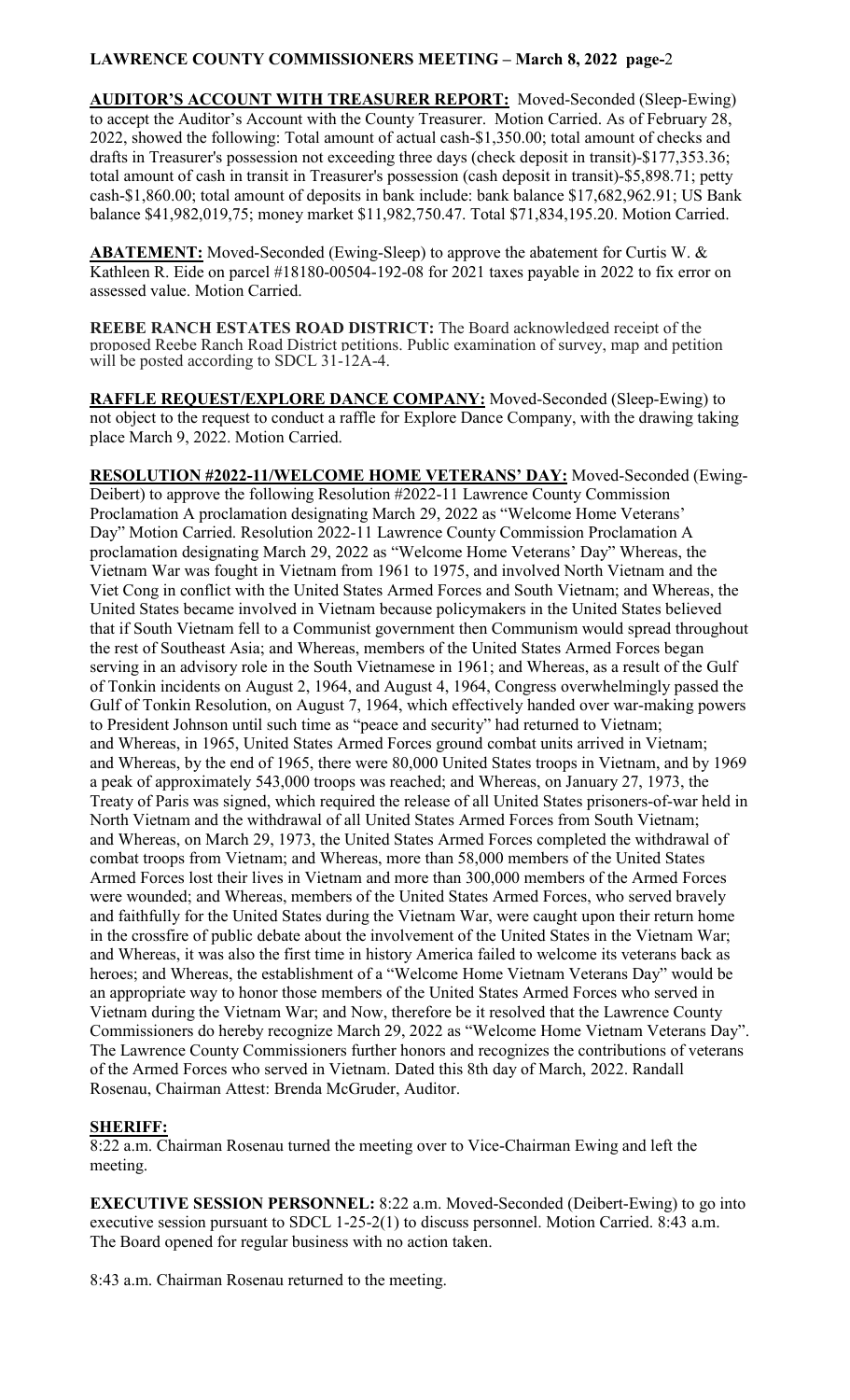Moved-Seconded (Deibert-Sleep) to re-classify Brandon Rosenau as a nonsworn deputy at a base rate of \$24.02 an hour, effective March 8, 2022. Abstain-Rosenau. Motion Carried.

Vice-Chairman Ewing turned the meeting back over to Chairman Rosenau.

**PUBLIC SAFETY AND SERVICES CENTER UPDATES:** Sheriff Dean presented a power point/video presentation of the recent plumbing event that occurred in the jail as a reminder as to why the County is in the process of building a new Public Safety and Service Center.

Dean stated that Elevatus Architecture is about 85% complete with the construction documents and will be providing a cost estimate at the next meeting to include a second cost estimate with a local perspective of cost in our area.

## **BID OPENING/FURNITURE & ACCESSORIES**:

Dean stated that the soft cost portion of the Public Safety and Services Center has been completed at an estimated cost of \$1 million. Dean added that in this process we are taking as many items from current facility as we can to furnish the new building to help save on the cost. Dean stated that we are ready to go out for bids for the furniture/fixtures/accessories.

Moved-Seconded (Deibert-Rosenau) to advertise and set the bid opening for April 21, 2022 at 9:00 a.m. for the Public Safety and Services Center furniture/fixtures/accessories. Aye-Ewing, Deibert, Flanagan & Rosenau. Nay-Sleep. Motion Carried.

Commissioner Sleep stated that the bids should be opened closer to the facility bid date.

**COMMISSIONING AGENT/SOLICIT QUOTES:** Steve Williams, Williams & Associates Architecture, Inc., explained that a Commissioning Agent is a third party to oversee the project to make sure the systems are working correctly. Williams stated that the Commissioning Agent works for the County and not the contractor. Williams added that the agent may oversee the HVAC system and could involve the exterior envelope and electrical as well.

Moved-Seconded (Deibert-Rosenau) to solicit quotes for a Professional Service as a Commissioning Agent based on the scope of services provided by Elevatus Architecture. Motion Carried.

# **USDA FOREST SERVICE COOPERATIVE LAW ENFORCEMENT AGREEMENT:**

Commissioner Deibert stated he is not in support of the agreement considering the County's historical experience with the Forest Service under Cooperating Agency Agreements.

Moved-Seconded (Ewing-Flanagan) to approve and authorize the Chairman to sign agreement #19-LE-11020300-009 between Lawrence County Sheriff's Department and USDA Forest Service for fiscal year 2022. Aye-Ewing, Flanagan, Sleep & Rosenau. Nay-Deibert. Motion Carried.

# **HIGHWAY:**

**FUEL QUOTES:** The following fuel quote was submitted as of February 28, 2022: **Deadwood Diesel #2 (dyed) 5700 gallons:** (prices per gallon) CBH Cooperative –\$3.396\* **Deadwood Unleaded 3700 gallons:** (prices per gallon) CBH Cooperative –\$3.503\* **Spearfish Diesel #2 (dyed) 2800 gallons:** (prices per gallon) CBH Cooperative –\$3.396\* **Spearfish Unleaded 900 gallons:** (prices per gallon) CBH Cooperative –\$3.503\* **Whitewood Diesel Blended 50/50 (dyed) 700 gallons:** (prices per gallon) CBH Cooperative –\$3.448\* \*Represents accepted quote.

### **PERMIT:**

**SIEVEKE:** Moved-Seconded (Ewing-Sleep) to follow the recommendation of Allan Bonnema, Highway Superintendent, and approve the private approach permit for Terry Sieveke to construct a private approach on the right hand side of Hanna Road located in Ironwood Estates, Lot 13. Motion Carried.

**BLACK HILLS DEVELOPMENT, LLC.:** Moved-Seconded (Ewing-Sleep) to follow the recommendation of Allan Bonnema, Highway Superintendent, and approve the commercial approach permit for the Black Hills Development, LLC. to construct a commercial approach on the east side of Rochford Road located approximately 500 ft. south of Hwy 85. Motion Carried.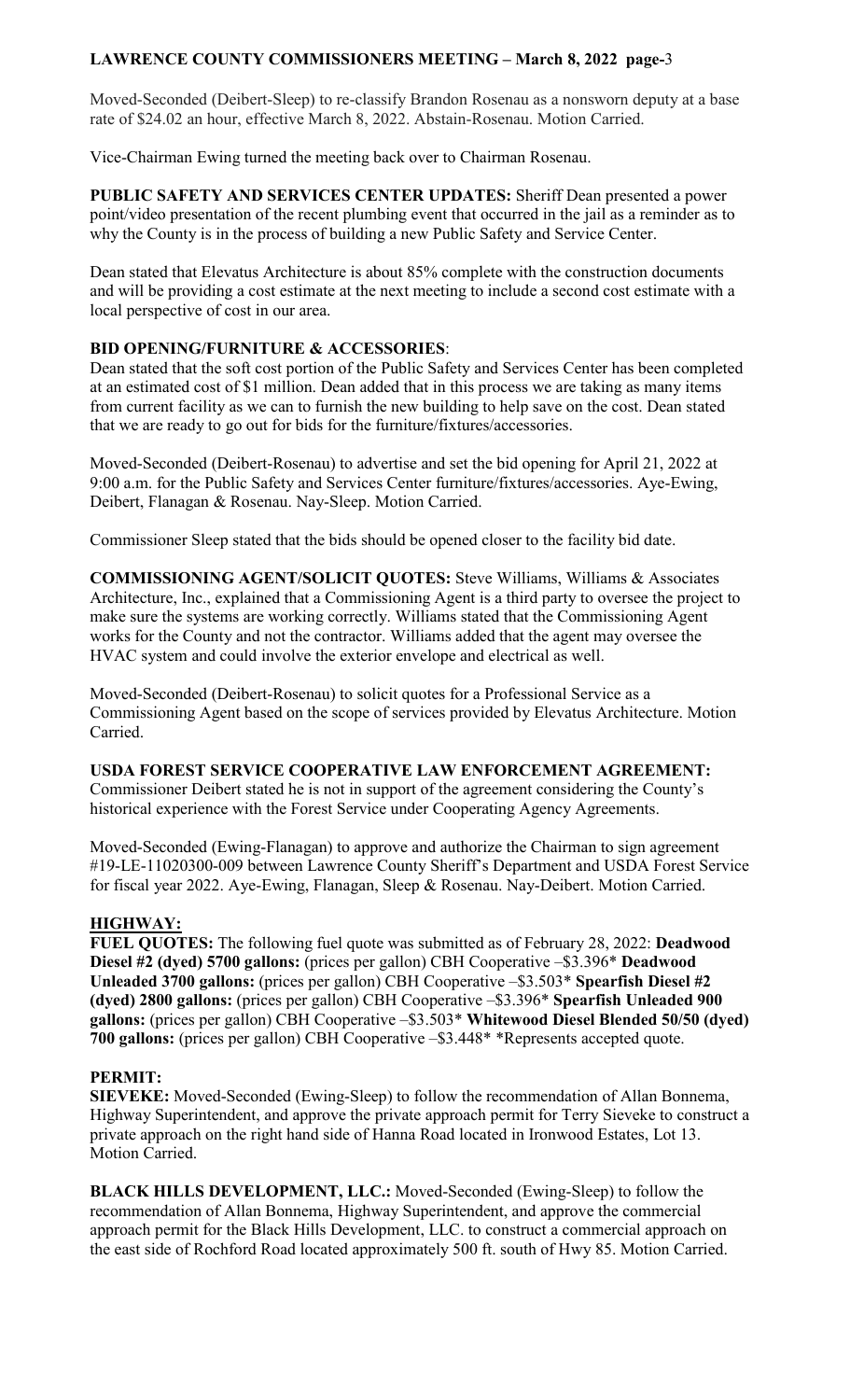**BLACK HILLS DEVELOPMENT, LLC.:** Moved-Seconded (Sleep-Deibert) to follow the recommendation of Allan Bonnema, Highway Superintendent, and approve the utility permit for Black Hills Development, LLC. to bore under Rochford Road approximately .31 miles from Brownsville for construction of a water main crossing beginning in Section 19 T4N, R3E and ending in Section 19, T4N, R3E. Motion Carried.

**BURLY BUILDERS LLC. /TERVEEN:** Moved-Seconded (Deibert-Rosenau) Noting that the subject lot to be served by the commercial approach permit lies within the Spearfish City limits and therefore to the extent the County has any remaining authority, if any, to do so, does not object to the commercial approach permit for the Burly Builders, LLC. /Lee Terveen to construct a commercial approach on the west side of Maitland Road located approximately 200 yards north of Voorhees Lane. Motion Carried.

**HIGHWAY AUTHORITY/PLAT:** Allan Bonnema, Highway Superintendent requested guidance from the Board as to whether he should sign as Highway Authority on the Plat of Lot 6 of the Meadows of Higgins Gulch part of Tract A of the Meadows of Higgins Gulch located in the NE1/4SW1/4 and the NW1/4SE1/4 and the S1/2SW1/4NE1/4 of Section 12, T6N, R1E B.H.M., Lawrence County, South Dakota.

Moved-Seconded (Sleep-Ewing) to authorize Allan Bonnema, Highway Superintendent to sign as the Highway Authority specifically noting that pursuant to SDCL 11-3-12, the County shall not be required to open, improve, or maintain any such dedicated right of way, streets, alleys, ways, commons, or other public ground solely by virtue of having approved a plat or having partially accepted any such dedication, donation or grant, on the Plat of Lot 6 of the Meadows of Higgins Gulch part of Tract A of the Meadows of Higgins Gulch located in the NE1/4SW1/4 and the NW1/4SE1/4 and the S1/2SW1/4NE1/4 of Section 12, T6N, R1E B.H.M., Lawrence County, South Dakota. Motion Carried.

**CULVERTS/BRIDGE MATERIAL/CUTTING EDGES BIDS:** Moved-Seconded (Sleep-Deibert) to approve and authorize the purchase of corrugated metal culverts, aluminum box culverts, Bucyrus grader blades-standard hwy punched, galvanized sheet piling, steel piling, guardrail, steel bridge decking and assorted bridge components and hardware from the Beadle County bid from TrueNorth Steel for 2022, per the recommendation of the Highway Superintendent. Motion Carried. (Bid on file in the Lawrence County Auditor's Office)

**2022 BRIDGE IMPROVEMENT GRANT/PRESERVATION PROJECT AWARD:** Allan Bonnema, Highway Superintendent, stated that the County was awarded a 2022 Bridge Improvement Grant/Preservation Project for the structure 2.3N & 3.5 W of Nemo on Nemo Road over Boxelder Creek SN 41-238-262 in the amount of \$370,300.00.

**COUNTY/DOT BRIDGE INSPECTION RESOLUTION:** Moved-Seconded (Ewing-Deibert) to follow the recommendation of the Highway Superintendent and approve and authorize the Chairman to sign the Bridge Reinspection Program Resolution #2022-10. Motion Carried. Bridge Reinspection Program Resolution #2022-10 for Use with SDDOT Retainer Contracts. WHEREAS, 23 CFR 650 Subpart C, requires initial inspection of all bridges and reinspection at intervals not to exceed two years with the exception of reinforced concrete box culverts that meet specific criteria. These culverts are reinspected at intervals not to exceed four years. THEREFORE, Lawrence County is desirous of participating in the Bridge Inspection Program. The County requests SDDOT to hire Brosz Engineering Inc. (Consulting Engineers) for the inspection work. SDDOT will secure federal approvals, make payments to the Consulting Engineer for inspection services rendered, and bill the County for 20% of the cost. The County will be responsible for the required 20% matching funds. Dated this 8th day of March, 2022, at Deadwood, South Dakota. Randall Rosenau, Board of County Commissioners of Lawrence County ATTEST: Brenda McGruder, Lawrence County Auditor.

**NOTICE OF PUBLIC MEETING/SIGNING PROJECT:** Moved-Seconded (Deibert-Sleep) to set a public meeting on March 22, 2022 at 9:15 a.m. to review the Lawrence County Highway Department signing project No. PH 8041 (19) PCN 04L7 on various Lawrence County gravel roads. Motion Carried.

**2022 SHORT COURSE:** Allan Bonnema, Highway Superintendent, stated that the 2022 Short Course will be held at The Lodge of Deadwood Convention Center on March 23-24, 2022.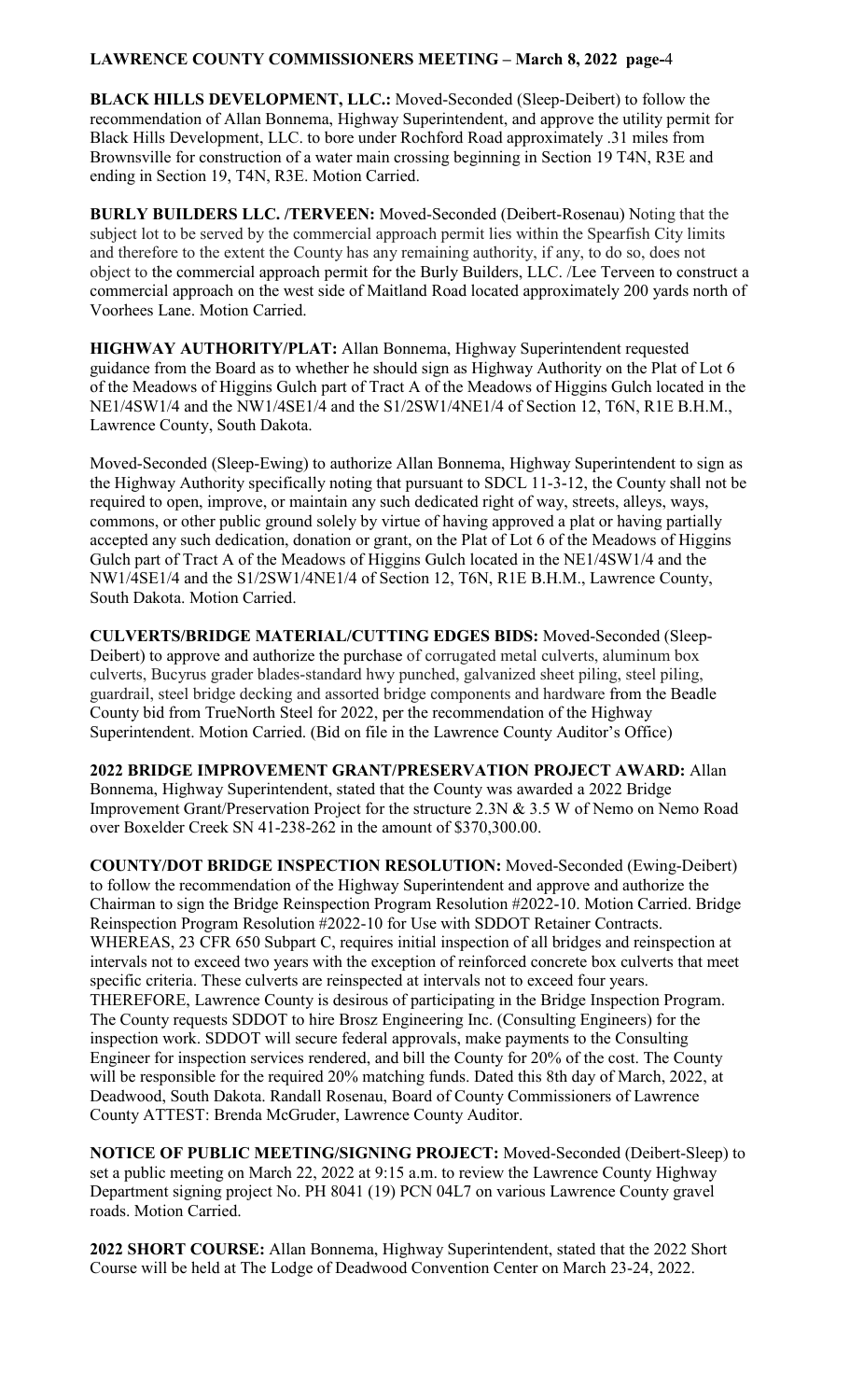**HIGHWAY SUPERINTENDENT/JOB NOTICE:** Moved by Deibert to advertise for the Highway Superintendent position as of May 1, 2022. Motion died due to lack of second.

# **PLANNING & ZONING:**

**PLATS:** 

**LAYOUT PLAN/WILLIAMSON:** APPLICANTS: Allyn & Linda Williamson LEGAL DESCRIPTION: Layout of Lot A2R-1; A2R-2 and A2R-3 of Reebe Ranch Estates in Section 28, T7N, R1E (legal shortened) VICINITY LOCATION: Red Hill Road SUMMARY: New lots ZONING: HSC.

Janette Sprenger, Planning & Zoning Administrative Assistant, presented her staff report.

Moved-Seconded (Sleep-Ewing) to deny the 40 ft. private access proposed in the plan as it does not meet the requirements of the ordinance. Abstain-Deibert & Flanagan. Motion Carried.

Commissioners Deibert and Flanagan abstain due to lack of details contained in the motion.

**PRELIMINARY & FINAL PLAT/GARY & DEE ANN HERDT, LLC.:** APPLICANTS: Gary & Dee Ann Herdt, LLC LEGAL DESCRIPTION: Lot 1A and well lot of Two Bit Ranch Estates in Section 30, T5N, R4E (legal shortened) VICINITY LOCATION: Boulder Canyon/Two Bit SUMMARY: Replat Lot 1 and creating a well lot ZONING: PF.

Moved-Seconded (Deibert-Ewing) to approve the preliminary plat for Gary & Dee Ann Herdt, LLC. with the stipulation that the surveyor document the status of the septic system on the plat and based upon the Planning and Zoning Commission recommendation for approval and the concurrent recommendation of P&Z staff, as reflected in the staff report LEGAL DESCRIPTION: Lot 1A ad well lot of Two Bit Ranch Estates in Section 30, T5N, R4E (legal shortened) VICINITY LOCATION: Boulder Canyon/Two Bit SUMMARY: Replat Lot 1 and creating a well lot ZONING: PF. Motion Carried.

Moved-Seconded (Deibert-Ewing) to approve the final plat for Gary & Dee Ann Herdt, LLC. based upon the Planning and Zoning Commission recommendation for approval and the concurrent recommendation of P&Z staff, as reflected in the staff report LEGAL DESCRIPTION: Lot 1A ad well lot of Two Bit Ranch Estates in Section 30, T5N, R4E (legal shortened) VICINITY LOCATION: Boulder Canyon/Two Bit SUMMARY: Replat Lot 1 and creating a well lot ZONING: PF. Motion Carried.

**FINAL PLAT/NICOLE BROWN, LLC.:** APPLICANT: Nicole Brown, LLC. LEGAL DESCRIPTION: Lot 15A, Block 15 of Apple Springs Sub in Section 11, T5N, R4E (legal shortened) VICINITY LOCATION: Boulder Canyon SUMMARY: Combine lots 15 & 16 ZONING: SRD.

Moved-Seconded (Sleep-Ewing) to approve the final plat for Nicole Brown, LLC. based upon the Planning and Zoning Commission recommendation for approval and the concurrent recommendation of P&Z staff, as reflected in the staff report LEGAL DESCRIPTION: Lot 15A, Block 15 of Apple Springs Sub in Section 11, T5N, R4E (legal shortened) VICINITY LOCATION: Boulder Canyon SUMMARY: Combine lots 15 & 16 ZONING: SRD. Motion Carried.

**PRELIMINARY & FINAL PLAT/BUCK RANCH, LLC.:** APPLICANT: Buck Ranch, LLC. LEGAL DESCRIPTION: Tract A & B of the sub of HES 70 in Section 14 & 23, T3N, R3E (legal shortened) VICINITY LOCATION: Rocky Johnson Road SUMMARY: New Lot ZONING: PF.

Moved-Seconded (Ewing-Rosenau) to approve the preliminary & final plat for Buck Ranch, LLC. acknowledging that there is no direct access to a State or County highway, and the County is approving the plat with no intention of being responsible for providing access now or in the future and based upon the Planning and Zoning Commission recommendation for approval and the concurrent recommendation of P&Z staff, as reflected in the staff report LEGAL DESCRIPTION: Tract A & B of the sub of HES 70 in Section 14 & 23, T3N, R3E (legal shortened) VICINITY LOCATION: Rocky Johnson Road SUMMARY: New Lot ZONING: PF. Aye-Ewing, Sleep, Flanagan & Rosenau. Nay-Deibert. Motion Carried.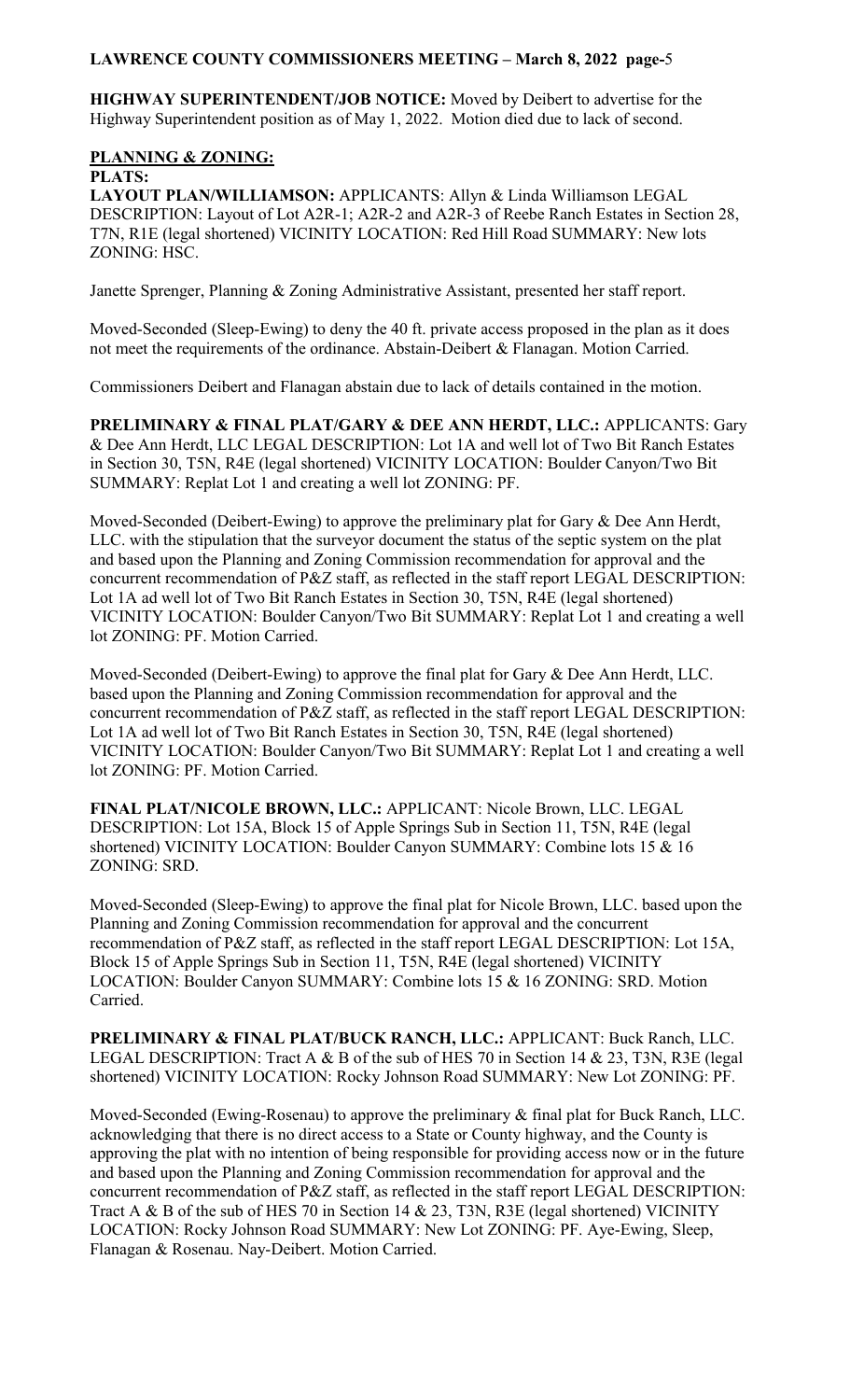**PRELIMINARY PLAT/MAITLAND PARTNERS, LLC.:** APPLICANT: Maitland Partners, LLC. LEGAL DESCRIPTION: Plat of Lots 101-117 and dedicated public ROW Paradise Acres IV in Section 18, T5N, R3E (legal shortened) VICINITY LOCATION: Maitland Road SUMMARY: New lots ZONING: PF.

Moved-Seconded (Deibert-Sleep) to continue the preliminary plat for Maitland Partners, LLC. until April 12, 2002 to allow for an onsite on April 11, 2022 at 9:00 a.m., allow for a revised drainage plan showing the drainage arrows and provide a spelled out exception letter to anything in the plans that do not meet the ordinance. LEGAL DESCRIPTION: Plat of Lots 101-117 and dedicated public ROW Paradise Acres IV in Section 18, T5N, R3E (legal shortened) VICINITY LOCATION: Maitland Road SUMMARY: New lots ZONING: PF. Motion Carried.

## **CONDITIONAL USE PERMIT #267-21/WALTER/POWDER RIVER DEV**

**SERVICES/SCHENK:** A public hearing was held on Conditional Use Permit #267-21 APPLICANTS: Curt Walter/Powder River Dev Services/Travis Schenk LEGAL DESCRIPTION: SW ¼ NE ¼ of Section 22, T7N, R1E VICINITY LOCATION: Chicken Creek Road SUMMARY: Tower extension ZONING: A-1 ACREAGE: 40 +/-.

Janette Sprenger, Planning & Zoning Administrative Assistant, presented her staff report.

No public input was voiced and the hearing was closed.

Moved-Seconded (Ewing-Sleep) to approve Conditional Use Permit #267-21 contingent upon clarification from the FAA that the airspace is 400 ft. and based upon the Planning and Zoning Commission recommendation for approval, the concurrent recommendation of  $P\&Z$  staff, as reflected in the staff report. APPLICANTS: Curt Walter/Powder River Dev Services/Travis Schenk LEGAL DESCRIPTION: SW ¼ NE ¼ of Section 22, T7N, R1E VICINITY LOCATION: Chicken Creek Road SUMMARY: Tower extension ZONING: A-1 ACREAGE: 40 +/-. Motion Carried.

# **NATURAL RESOURCES COMMITTEE:**

## **AGREEMENT FOR PROFESSIONAL SERVICES TO PROVIDE FOREST MANAGEMENT DATA (GEO-SPATIAL AND LIDAR DATA):**

Commissioner Deibert stated that the Natural Resource Committee will be meeting today at 2:00 p.m. and at this time an agreement for professional services to provide forest management data has not been completed.

Bruce Outka, Deputy State's Attorney, updated the Board on the bidding process for this type of project.

**BOARD APPOINTMENT:** Moved-Seconded (Deibert-Ewing) to appoint Aaron Thompson to the Natural Resources Committee for 2022. Motion Carried.

# **BOND REDEMPTION:**

**ASSIGNMENT OF FUNDS:** Brenda McGruder, Auditor, stated that the closing documents for the Certificates of Participation, Series 2021 have been received. McGruder stated that the first payment will be due June 1 and December 1, 2022. McGruder added that monies will need to be transferred from the general fund to the bond redemption fund to make these payments and requested a motion to use the assigned funds from December 29, 2020 and January 26, 2021.

Moved-Seconded (Deibert-Rosenau) to use the \$2,019,563.87 assigned to Public Safety and Service Center Project on December 29, 2020. Motion Carried.

Moved-Seconded (Deibert-Rosenau) to use the \$710,436.13 assigned to Public Safety and Service Center Project on January 26, 2021. Motion Carried.

**SUPPLEMENTAL BUDGET:** A Public Hearing was held on Resolution #2022-9 for a Transfer of Funds: General Fund to Bond Redemption Fund-\$2,730,000.00. Supplemental Budget: Bond Redemption Fund-principal-\$40,000.00. No public input was voiced and the hearing was closed. Moved-Seconded (Ewing-Flanagan) to approve and adopt the following Resolution #2022-9 for a Transfer of Funds/Supplemental Budget. Motion Carried. RESOLUTION #2022-9 TO ADOPT A SUPPLEMENTAL BUDGET WHEREAS, the County Budget for Lawrence County, South Dakota, for the fiscal year 2022, failed to provide sufficient revenue to enable the County to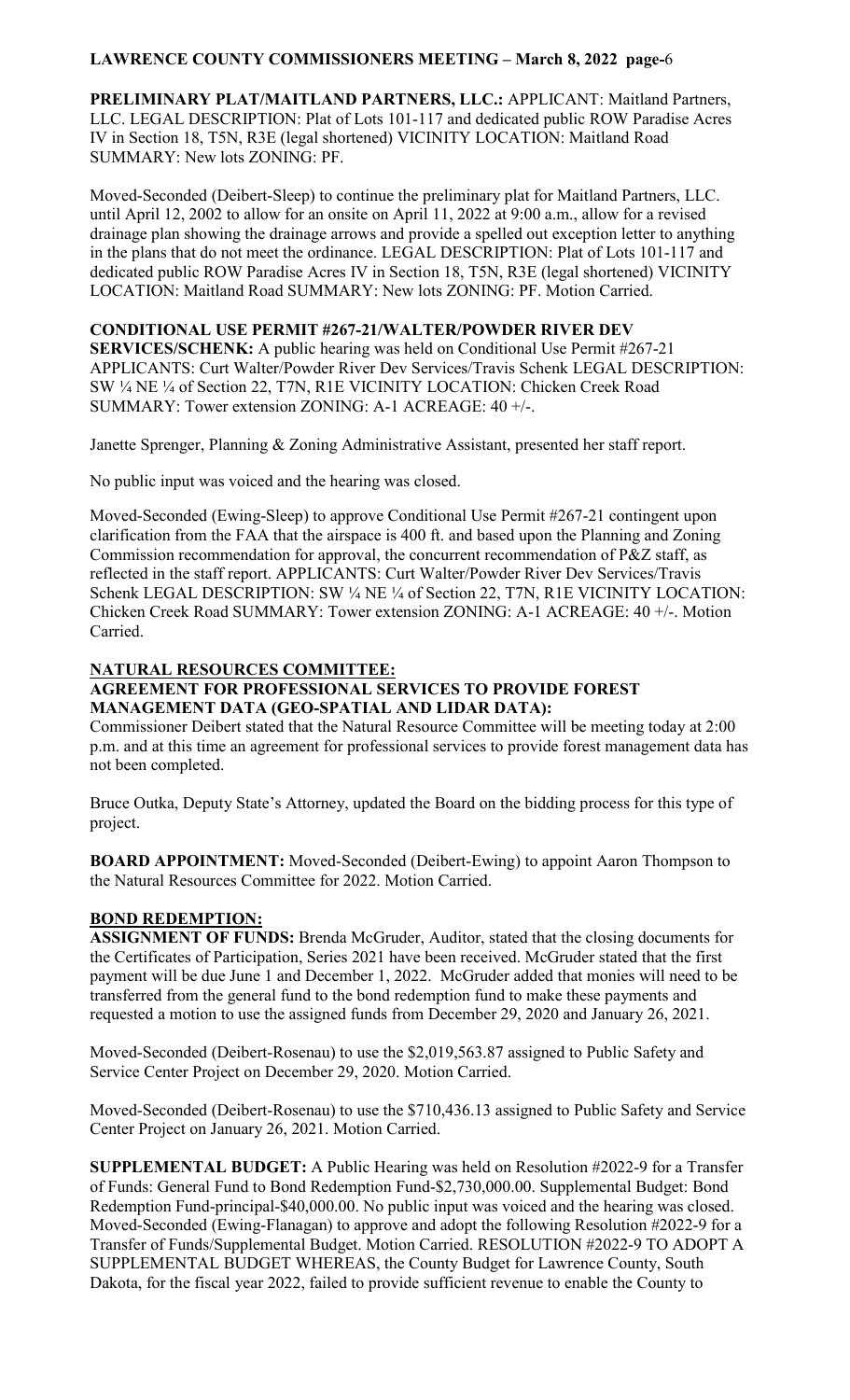conduct the indispensable functions of Government, and WHEREAS, the Board of County Commissioners of said County deems it necessary to make a Supplementary Budget, providing for appropriation in the amounts set out below. NOW, THEREFORE, BE IT RESOLVED THAT SAID BOARD, make, approve and adopt a Supplemental Budget for Lawrence County, South Dakota, for the year 2022, and that in said budget there will be and is hereby appropriated the following sum of money, to-wit: TRANSFER OF FUNDS GENERAL FUND TO BOND REDEMPTION FUND-2,730,000.00 BOND REDEMPTION FUND BOND REDEMPTION-PRINCIPAL-\$40,000.00 The funds for the above amounts are to be provided from unappropriated cash balances and estimated revenue in the designated fund. Be it further RESOLVED that a hearing was held on the 8th day of March, 2022 at the hour of 9:45 a.m. in the Commissioners' Room in the Administrative Office Building at 90 Sherman Street, Deadwood, Lawrence County, South Dakota, and that said Notice of Hearing was posted according to law, SDCL 7-21-22. IN WITNESS WHEREOF, we have hereunto set our hands and official seal of Lawrence County, this 8th day of March, 2022. FOR THE BOARD OF COUNTY COMMISSIONERS Randall Rosenau, Chairman ATTEST: Brenda McGruder Lawrence County Auditor.

**AMERICAN RESUCE PLAN ACT FUND:** Brenda McGruder, Auditor, explained that the U.S. Treasury has issued their final rules for the American Rescue Plan Act (ARPA). McGruder stated that the final rule is effective April 1, 2022 but counties can take advantage of the provisions prior to the effective date. McGruder added that the final rule allows counties to use up to \$10 million of the ARPA Recovery Funds as "loss revenue" for the provision of general government services without needing to use the Treasury revenue loss formula. McGruder stated she would like board approval to elect this provision and use the ARPA for reimbursement of county salaries, similar to how the County did under CARES Act funding. McGruder stated that the County has received half of the \$5,019,894.00 and will receive the other half in May of 2022. McGruder also stated she would like board approval to transfer the funds from American Rescue Plan Act Fund follows: General Fund-\$2,454,177.24; R&B Fund-\$38,581.00; E-911 Fund-\$15,252.75; and EM Fund- \$3,409.50.

Moved-Seconded (Deibert-Flanagan) to allow Brenda McGruder, Auditor, to elect the final rule allowing counties to use up to \$10 million of the ARPA Recovery Funds as "loss revenue" for the provision of general government services without needing to use the Treasury revenue loss formula. Motion Carried.

Moved-Seconded (Deibert-Flanagan) to approve the transfer of \$2,454,177.24 from American Rescue Plan Act Fund to General Fund; \$38,581.00 from American Rescue Plan Act Fund to Road & Bridge Fund, \$15,252.75 from American Rescue Plan Act Fund to E-911 Fund and \$3,409.50 from American Rescue Plan Act Fund to Emergency & Disaster Fund. Motion Carried.

McGruder further stated that since County has elected the final rule allowing counties to use up to \$10 million of the ARPA Recovery Funds as "loss revenue" for the provision of general government services without needing to use the Treasury revenue loss formula the County needs to rescind the motion from January 4, 2022.

Moved-Seconded (Flanagan-Deibert) to rescind the motion to approve a one-time premium pay bonus (Funding Source: American Rescue Plan Act) for employees employed by the County on or before January 1, 2022. Bonus amounts are as follows: Full-Time Permanent Employees (40)- \$1,500.00; all other classified employees-\$500.00. Employees must have worked hours in 2021. See list of employees on file in the Auditor's Office. Motion Carried.

**INFORMATION SYSTEMS & TECHNOLOGY/CYBER SECURITY UPDATES:** Greg Dias, Information Systems & Technology Director, presented proposed IT security expenditures. Dias requested that some of the American Rescue Plan Act Recovery Funds classified as "loss revenue" for the provision of general government services be used to fund these expenditures. The Board will review the list of expenditures and continue discussion at the next meeting.

# **ITEMS FROM THE PUBLIC:** None.

**ITEMS FROM THE COMMISSIONERS:** The Commission acknowledged letters in reference to Bear Ridge Road, Spruce Vegetation Management Project Scoping Package, Department of Agriculture and Natural Resources/Dakota Territory Resource Corp and the South Dakota National Guard.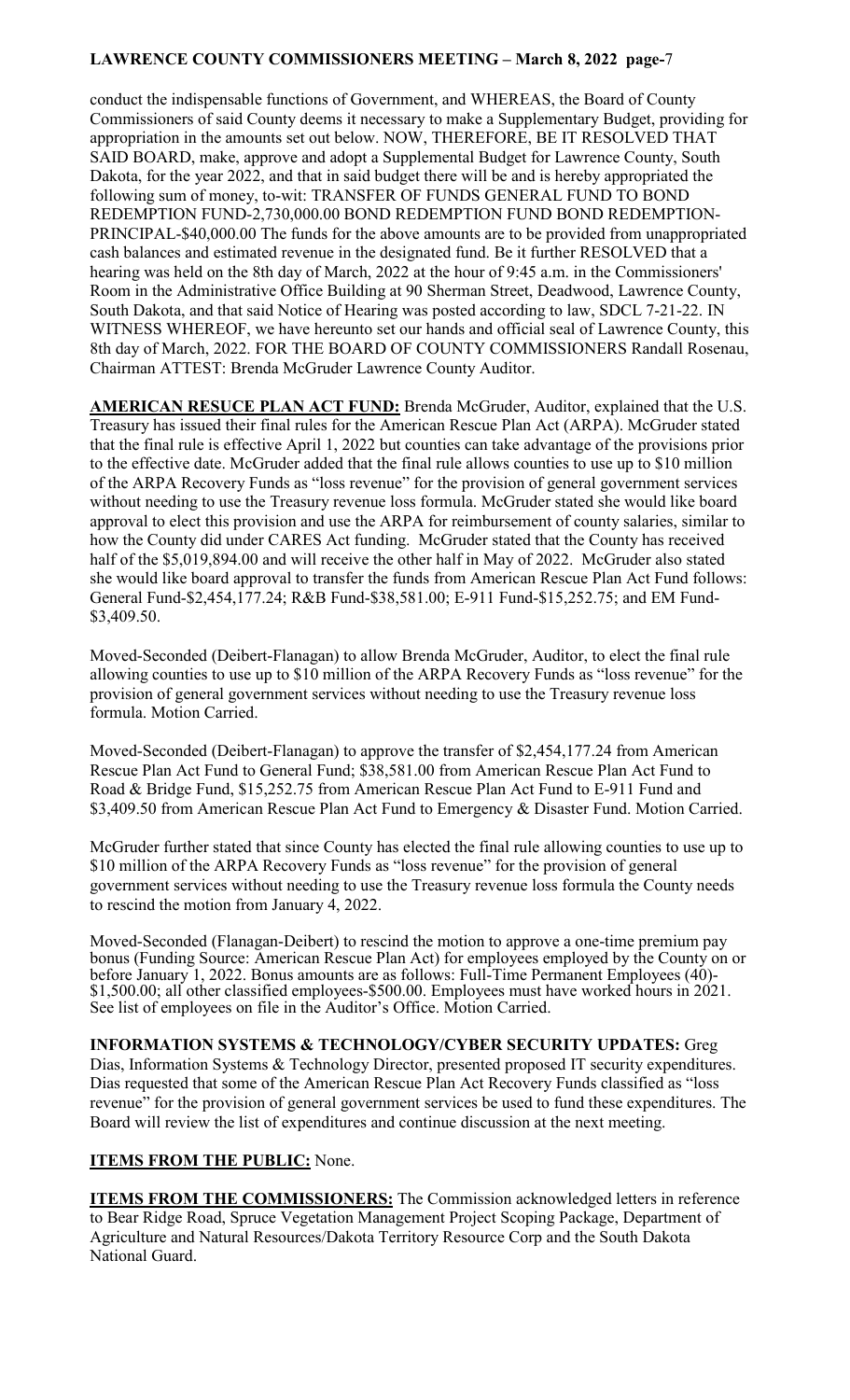Commissioner Deibert reported on Black Hills Regional Multiple Use Coalition meeting held on February 25, 2022.

**BILLS:** Moved-Seconded (Deibert-Sleep) to approve payment of the following payroll and vouchers listed below for expenditures for insurance, professional services, publications, rentals, supplies, repairs, maintenance, travel, conference fees, utilities, furniture and equipment drawn on the proper funds and various departments. Motion Carried.

**Payroll:** Comm-\$14,940.00; Aud-\$24,715.96; Treas-\$30,672.28; States Atty-\$38,161.12; Pub Def-\$22,000.76; Gen Govt Bldg-\$20,050.10; Equal-\$31,886.28; Rod-\$19,219.26; Vso-\$3,813.10; Ist-\$21,181.56; Sher-\$110,851.61; Jail-\$56,923.42; Coroner-\$2,029.32; 24/7-\$910.65; Emerg Mgnt-\$9,905.08; E911-\$34,044.82; Highway-\$102,205.15; Weed-\$10,033.88; P&Z-\$16,249.68; **Bills:** Palmer, Ryan-\$369.68; Moser, Douglas-\$198.93; Hamann, Alex-\$74.00; A To Z Shredding-\$120.28; A&B Business,Inc Solutions-\$4,941.27; A&B Welding Supply-\$23.87; A&I Distributors-\$2,006.75; A&J Supply-\$34.36; Ace Hardware Of Lead-\$160.43; Air Connection- \$50.92; Area 1 Security-\$5,000.00; At&T Mobility-\$1,114.65; Audra Hill Consulting-\$1,921.16; BH Pest Control-\$190.00; BH Pioneer-\$657.07; BH Regional Multiple-\$100.00; Barnaud Law Firm Prof-\$4,407.27; Bi Geo Group-\$13.80; Big Sky Communications-\$20.00; Bio-Key International-\$17,912.50; Black Hills Chemical-\$2,069.38; Black Hills Pure-\$11.50; Bob Barker Company-\$55.88; Bomgaars Supply-\$83.97; Brosz Engineering-\$732.50; Butler Machinery Co- \$161.93; Butte Electric Coop-\$861.83; Carquest Of Spearfish-\$5.88; Cbh Cooperative- \$48,004.91; Cdw Government-\$14,180.19; Center For Internet Security-\$10,680.00; Century Business Products-\$222.38; Centurylink-\$253.68; Chadams-\$675.00; Charm-Tex-\$797.00; Child Support Services-\$352.62; City Of Rapid City-\$1,360.00; Civil Air Patrol Magazine-\$145.00; Claggett & Dill, Prof-\$5,012.64; Clinical Lab Of BH-\$1,812.00; CNA Surety-\$100.00; Cornelius, Kaylee-\$540.00; Deadwood History-\$200.00; Deadwood Lead Economic Develop-\$500.00; Deadwood, City Of-\$1,377.74; Dept Of Hlth Lab Services-\$160.00; Dept Of The Treasury- \$72,315.03; Diamond Pharmacy-\$925.67; Division Of Motor Vehicles-\$5.00; Doc's Repair & Service-\$312.50; Dustbusters-\$77,691.89; Eb Communications-\$7,712.00; Ecolab-\$156.42; Elevatus Architecture-\$74,047.50; Evergreen Apts-\$400.00; Fastenal-\$216.06; Federal Express Corp-\$22.59; Genpro Energy Solutions-\$598.90; Grey & Eisenbraun, Prof-\$1,003.80; Grimm's Pump&Industrial Supply-\$121.45; Hartford-Priority Accounts-\$2,187.72; Hills Septic Service Go Pro-\$695.00; Innovative Office Solutions-\$864.94; International Academy Of Emd-\$195.00; Interstate Engineering-\$3,765.50; Jacobs Precision Welding-\$268.49; Janke, Wendy-\$524.00; Joe Dirt Septic & Drain-\$850.00; Johner Gravel-\$446.40; Karen Paige Hunt, Prof-\$101.00; Katterhagen, Mark-\$15.00; Kiesler's Police Supply-\$1,205.30; Kimball-Midwest Co-\$680.98; Kinney Law-\$9,872.08; Knecht Home Center-\$4.41; LC Treasurer-\$10.00; Lakota Contracting- \$73.90; Lawson Products-\$44.10; Lead, City Of-\$50.97; Lead-Deadwood Sanitary-\$664.77; Lewno, Lucy-\$166.53; Lexisnexis Risk Data Mgnt-\$75.00; Lincoln County-\$169.40; Lockwood, Darcy-\$15.00; Lynn's Dakotamart-\$39.96; Mckesson Medical-\$29.81; Mcleod's Office Supply- \$1,246.84; Med Glove Supply-\$2,160.00; Midwest Card & Id Solutions-\$750.00; Montana Dakota Utilities-\$5,901.12; Monument Health Network-\$2,283.72; Monument Health Rc Hospital-\$461.00; Ms Mail-\$110.00; Nalco Company-\$297.70; Nelson Law-\$673.20; Nichols, Helen Rd Ln Cde-\$97.50; Office Depot-\$61.36; Office Of Child Support-\$234.00; Parr Law- \$467.00; Pcso Addiction Treatment Serv-\$452.00; Pennington Co Jail-\$1,586.94; Pennington County Sts Attny-\$645.00; Pharmchem-\$251.60; Pitney Bowes Global Financial-\$967.68; Pitney Bowes-\$425.81; Postmaster, Deadwood-\$100.00; Precision Kiosk Technologies-\$1,350.00; Queen City Rocket Lube-\$181.98; Quill-\$703.15; Radiology Associates-\$88.80; Ramkota Inn Pierre-\$288.00; Rapid Delivery-\$14.95; Rapid Fire Protection-\$364.80; Rasmussen Mechanical Serv-\$741.48; Ryan, Suzanne-\$240.00; Sada Systems-\$600.00; Sanford Health Occupational- \$129.00; Sara J Fitzgerald-\$744.00; Schlimgen Law Firm-\$4,020.44; Sd Assoc Of County Commission-\$1,204.00; Sd Department Of Public Safety-\$5,400.00; Sd Dept Of Transportation- \$8,145.15; Sd State Treasurer-\$1,112.98; Semerad, Sandra-\$85.00; Servall Towel & Linen- \$584.41; Sierra Design Vinyl Lettering-\$1,750.00; Sikich Llp-\$299.00; Silverado-\$432.22; Spearfish Auto Supply-\$1,036.94; Spearfish Police Dept-\$11,134.68; Staples-\$180.43; State Bar Of South Dakota-\$125.00; Sterna, Laura-\$420.00; Sturdevant's Auto Parts-\$1,830.74; Summit Fire Protection-\$3,023.75; Superior Printing-\$644.97; Sysco Montana-\$7,161.72; Triple K Tire & Repair-\$675.57; Tritech Software Systems-\$1,498.00; Turnkey Corrections-\$193.58; Twin City Hardware & Lumber-\$404.36; Virtru-\$10,199.00; Waste Connections-\$1,114.01; Watertree- \$61.20; Wells Fargo Banks-\$197.32; Wells Plumbing & Farm Supp-\$656.84; Western Communication-\$100.00; Western Sd Juvenile Serv-\$15,080.00; Wex Bank-\$1,181.11; Whisler Bearing-\$52.40; Yankton Co Sheriff-\$50.00; Yankton County-\$127.50; Yellowrobe, Luke- \$3,000.00; **Witness & Jurors:** \$8,012.13.